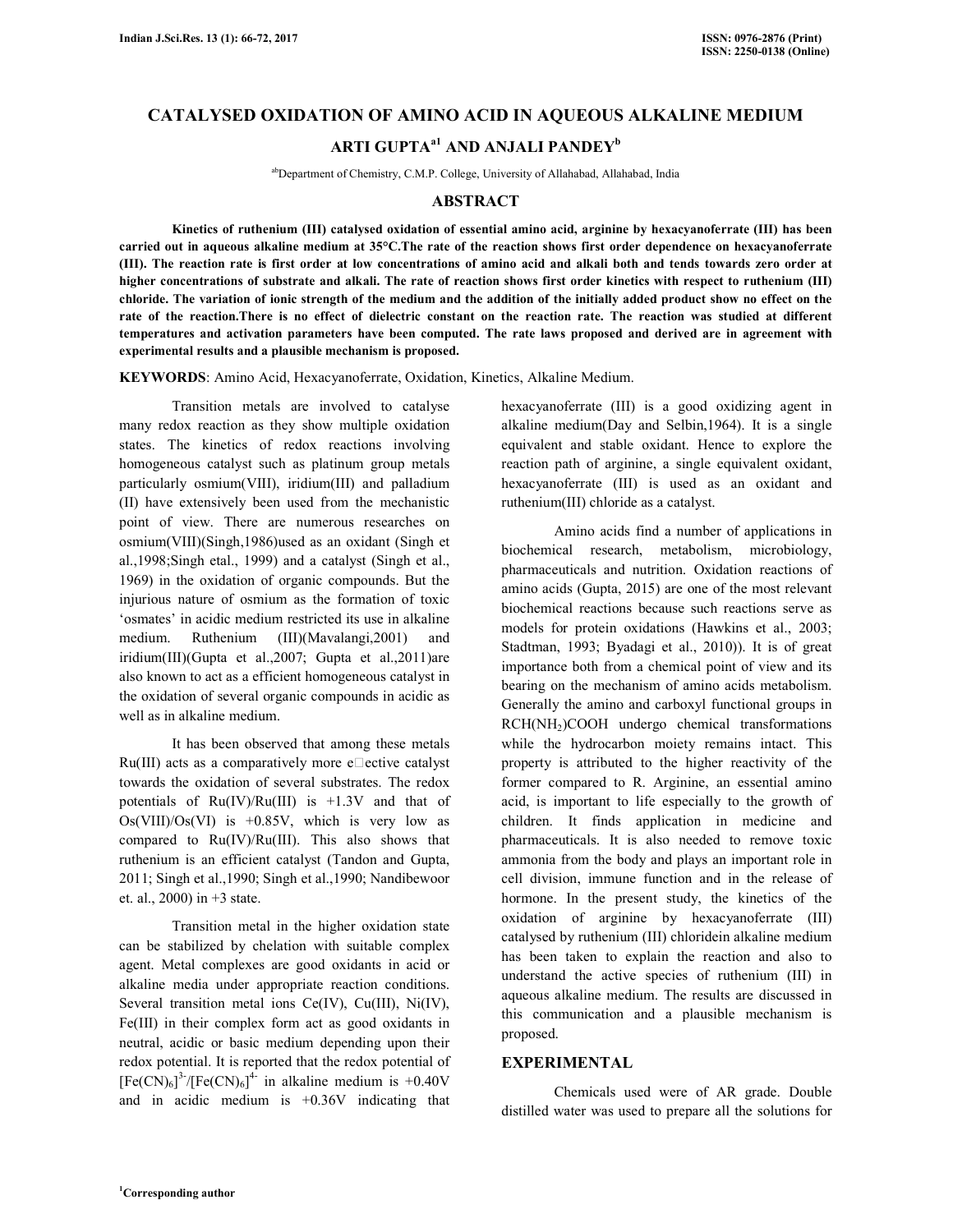kinetic experiments. A stock solution of ruthenium trichloride was prepared by dissolving  $RuCl<sub>3</sub>$  (Johnson-Matthay Chemical Ltd.) in minimum amount of hydrochloric acid. The concentration was determined by EDTA titration (Reddy and Kumar,1995). Mercury was added to ruthenium(III) solution to reduce any ruthenium (IV) formed during the preparation of ruthenium(III). This stock solution was kept overnight. A solution of arginine was prepared by dissolving an appropriate amount of recrystallised sample in double distilled water. The solutions of sodium hydroxide and potassium chloride were used to maintain the alkalinity and ionic strength of the reaction solution respectively. The dissolved oxygen in distilled water was removed by passing purified nitrogen gas to check the effect of dissolved oxygen on the rate of reaction. It was observed that there is no significant difference between the result obtained under nitrogen atmosphere and in the presence of air.

# **KINETIC STUDIES**

 The kinetic measurements were performed on a systronics 2203 double beam UV-Vis spectrophotometer. There action was carried out under pseudo-first order condition where the concentration of substrate was kept higher than the concentration of the oxidant. Appropriate amounts of potassium ferricyanide which also contained required amount of ruthenium (III) chloride, solutions of sodium hydroxide and potassium chloride thermostated at  $35^{\circ}$ C. A measured

$$
RCH(NH_2)COOH + 2[Fe(CN)_6]^{3-} + 2OH
$$
\n
$$
NH
$$
\nwhere R is\n
$$
H_2N-C-MH-CH_2-CH_2-CH_2-CH_2
$$

 After completion of the reaction, the reaction mixture was basified, concentrated and extracted with ether. The oxidation products were isolated using TLC separation techniques and characterized by physicochemical spectral studies. The reaction products were identified as hexacyanoferrate (II), keto acid and ammonia. The presence of arginine keto acid was shown by the presence of reddish brown precipitate with neutral  $FeCl<sub>3</sub>$  and confirmed by IR spectrum. The presence of ammonia is confirmed by Nessler's reagent.

 The kinetics of oxidation of arginine by hexacyanoferrate (III) catalysed by ruthenium (III) chloride was investigated at several initial concentrations of the reactants in alkaline medium. The concentrations of hexacyanoferrate (III) was varied for its manifold variation at constant concentration of amount of arginine solution, also thermostated at the same temperature, was rapidly added to the reaction mixture to initiate the reaction.

 The temperature of the reaction mixture was kept constant at 35  $\pm 1$ <sup>o</sup>C with an electrically operated thermostat. The progress of the reaction was followed spectrophotometrically at 420 nm to hexacyanoferrate (III). It was clear that there is negligible interference from other species present in the reaction mixture at this wavelength. The –dc/dt values were determined from the absorbance versus time plots. The orders for various reactants were determined from the slopes of plots of – dc/dt versus respective concentration of that reactant except oxidant.

# **RESULTS AND DISCUSSION**

#### **Stoichiometry and Product Analysis**

 Varying ratios of hexacyanoferrate (III) to arginine, in the presence sodium hydroxide and potassium chloride (ionic strength adjusted by the addition of potassium chloride) were equilibrated at 308 K for 24 h. The remaining hexacyanoferrate (III) was then analysed spectrophotometrically. Estimation of the residual oxidant showed that one mole of arginine consumed two moles of hexacyanoferrate (III), corresponding to the stoichiometry, [arginine] : [HCF] = 1 : 2.Stoichiometry for arginine was found to correspond to the equation:

+ 2OH 
$$
\longrightarrow
$$
 RCOCOOH + 2[Fe(CN)<sub>6</sub>]<sup>4-</sup> + NH<sub>3</sub> +H<sub>2</sub>O

arginine, sodium hydroxide, ruthenium (III) chloride and ionic strength of the medium. The rate of the reaction values (-dc/dt) were calculated from the initial slopes of individual graphs between absorbance versus time. The values obtained by the variation of hexacyanoferrate (III) shows that the rate of the reaction increases with the increase in the concentration of hexacyanoferrate (III) indicates first order kinetics with respect to hexacyanoferrate (III) for the entire range of variation (Table1). The concentration of arginine was varied keeping the concentrations of other reactants and condition constants. The rate of the reaction increases with the increase in the concentration of arginine at their low concentrations and tends to become zero order at higher concentrations of arginine (Fig.1). The effect of alkali on the rate of reaction was also studied and it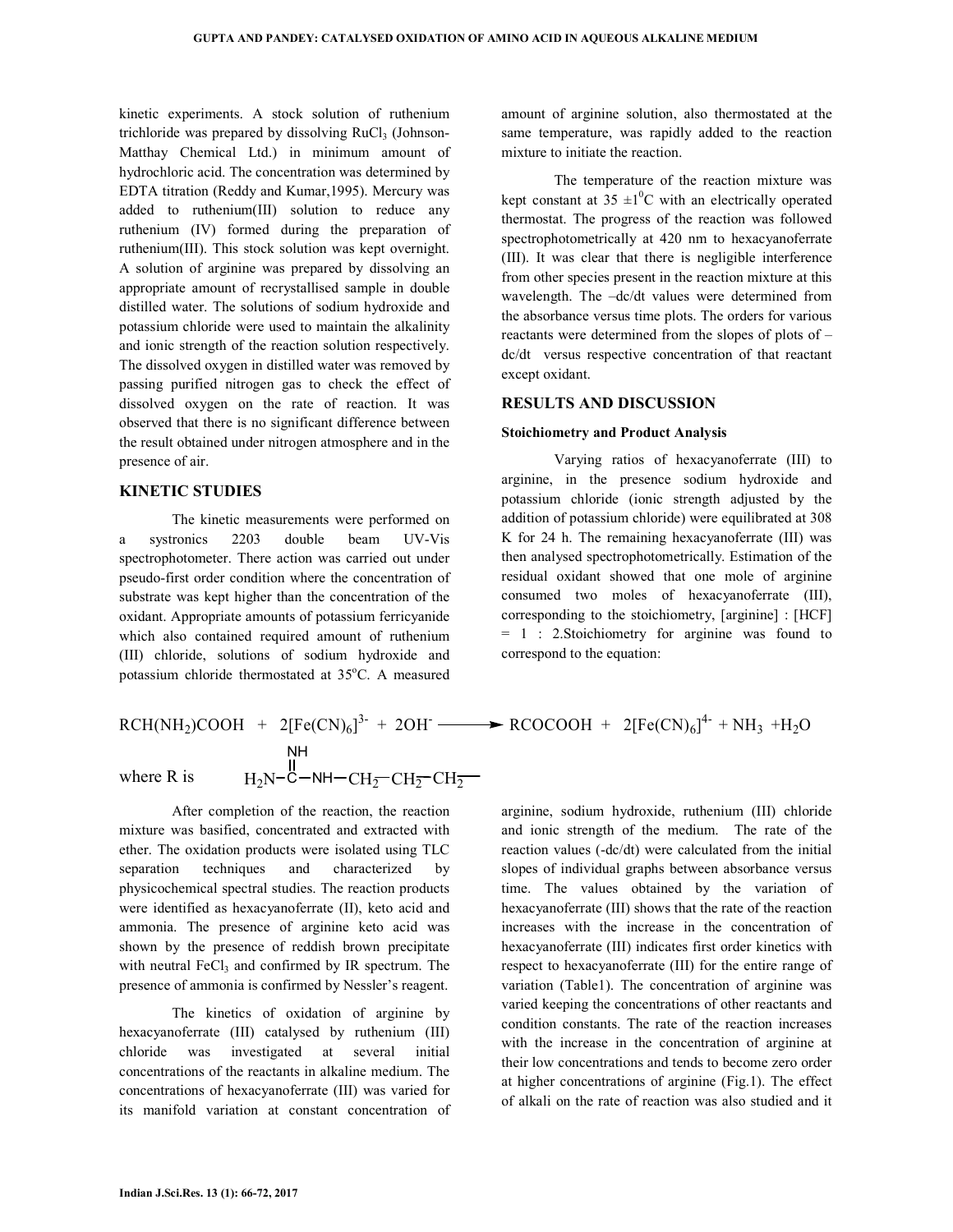was found that the rate constant increases with the increase in alkali at low concentrations and tends to become zero order at higher concentrations of alkali showing first order tending towards zero order kinetics with respect to alkali (Fig.2). The ruthenium (III) chloride concentrations was varied at constant concentration of other reactants. The increase in –dc/dt values with increasing concentrations of the catalyst and fair constancy in the rate values obtained for molar concentration of the catalyst indicate that the reaction follows first order kinetics with respect to ruthenium(III) chloride for its manifold variation in concentration(Table 2). A straight line passing through the origin is obtained for the catalyst variation confirming the order with respect to ruthenium (III) is unity. Further, the plot of 1/k′ versus 1/[S] for substrate variation (Fig.3) and the plot of  $1/k'$  versus  $1/[OH]$  for alkali variation (Fig. 4) were shown straight lines with positive intercepts on Y-axis. The effect of ionic strength of the medium on the rate of the reaction was also studied by manifold variation of potassium chloride keeping the concentration of other reactants constant and the results show that there is no effect of the ionic strength of the medium on the reaction rate (Table 3). To study the effect of initially added product, hexacyanoferrate (II) on the reaction rate, the rate of the reaction is varied for manifold variation of hexacyanoferrate (II)keeping the concentration of other reactants constant. The results did not show any significant effect on the rate of reaction (Table 3). The intervention of free radicals in the reaction was examined by adding the known quantity of acrylonitrile monomer (scavenger) initially to the reaction mixture and was kept for two hours in an inert atmosphere. On

diluting the reaction mixture with methanol, there is no indication of the precipitate formed, indicating that there is no intervention of free radicals in the reactions. The effect of dielectric constant was studied by varying the t-butyl alcohol-water volume fractions from zero to thirty times, in the reaction mixture with all other conditions being maintain constant. The solvent did not react with the oxidant under the experimental conditions.

 Electronic spectral studies (Cotton and Wilkinson, 1996; Singh, 1977)have confirmed that ruthenium(III) chloride exists in the hydrated form as  $\left[\text{Ru}(H_2O)_6\right]^{3+}$ . In the present study it is quite probable that the  $\text{Ru}(H_2O)_5\text{OH}^2$ <sup>+</sup>species might assume the general form  $[Ru(III)(OH)_X]^{3-X}$ . The value of x would always be less than six because there are no definite reports of any hexahydroxy ruthenium species. The remainder of the coordination sphere will be filled by water molecules. Hence under the experimental conditions  $[OH] \gg [Ru(III)]$ , ruthenium (III) is mostly present (Kamble and Nandibewoor, 1998; Hiremath, 1998)as the hydrated species,  $\text{[Ru(H<sub>2</sub>O)<sub>5</sub>OH]<sup>2+</sup>$ . The mechanism involves the formation of the active species,  $[Ru(H_2O)_5OH]^{2+}$ , in a equilibrium step, which reacts with the active form of arginine to give a complex. Spectral evidence for complex formation between catalyst and substrate was obtained from the UV-Vis spectra of the ruthenium (III) species and mixture of ruthenium (III) and arginine. The evidence for complex formation is also obtained by kinetic studies, from the Michaelis-Menton plot. The complex then reacts with hexacyanoferrate (III) in a slow step to form the product and the hexacyanoferrate (II) and the catalyst is regenerated.

| [HCF(III)]= 1.66 X 10 <sup>-3</sup> M; [Arginine]= 1.25 x 10 <sup>-2</sup> M; [OH]= 1.66 x 10 <sup>-2</sup> M; [RuCl <sub>3</sub> ]=15.23 x 10 <sup>-6</sup> M; $\mu$ = 0.1) |      |      |      |      |      |      |
|------------------------------------------------------------------------------------------------------------------------------------------------------------------------------|------|------|------|------|------|------|
| $K_3[Fe(CN)_6]$ x $10^3$ M                                                                                                                                                   | 0.50 | 0.80 | .00. | 3.00 | 3.50 | 5.00 |
| -dc/dt $x105$ M.min <sup>-1</sup>                                                                                                                                            |      | 9.0  | 10.0 | 26.0 | 27.5 | 27 S |

**Table 1: Effect of variation of [HCF(III)] on the reaction rate at 35<sup>0</sup>C.** 

| Table 2: Effect of variation of $\left[\text{Ru(III)}\right]$ on the reaction rate at 35 <sup>°</sup> C.                                   |       |       |       |       |       |       |
|--------------------------------------------------------------------------------------------------------------------------------------------|-------|-------|-------|-------|-------|-------|
| ( $[HCF(III)] = 1.66 \text{ X } 10^{-3} \text{ M};$ [Arginine] = 1.25 x 10 <sup>-2</sup> M; [OH] = 1.66 x 10 <sup>-2</sup> M; $\mu$ = 0.1) |       |       |       |       |       |       |
| $[Ru(III)] \times 10^{6}$ (mol dm <sup>-3</sup> )                                                                                          | 1.904 | 3.808 | 7.616 | 11.40 | 15.23 | 19.04 |
| -dc/dt $x10^5$ M min <sup>-1</sup>                                                                                                         | 0.5   | 10    | 2.0   | 3.5   |       | 6.1   |

| Table 3: Effect of variation of $[K_4Fe(CN)_6]$ and $\mu$ on the reaction rate at 35 <sup>°</sup> C. |  |
|------------------------------------------------------------------------------------------------------|--|
|------------------------------------------------------------------------------------------------------|--|

|               | ([HCF(III)]= 1.66 X 10 <sup>-3</sup> M; [Arginine]= 1.25 x 10 <sup>-2</sup> M; [OH]= 1.66 x 10 <sup>-2</sup> M; [RuCl <sub>3</sub> ]=15.23 x 10 <sup>-6</sup> M; $\mu$ = 0.1) |                                                                                                                                                                                                                                                                                                                     |
|---------------|-------------------------------------------------------------------------------------------------------------------------------------------------------------------------------|---------------------------------------------------------------------------------------------------------------------------------------------------------------------------------------------------------------------------------------------------------------------------------------------------------------------|
| $\frac{1}{2}$ |                                                                                                                                                                               | $\frac{1}{2}$ $\frac{1}{2}$ $\frac{1}{2}$ $\frac{1}{2}$ $\frac{1}{2}$ $\frac{1}{2}$ $\frac{1}{2}$ $\frac{1}{2}$ $\frac{1}{2}$ $\frac{1}{2}$ $\frac{1}{2}$ $\frac{1}{2}$ $\frac{1}{2}$ $\frac{1}{2}$ $\frac{1}{2}$ $\frac{1}{2}$ $\frac{1}{2}$ $\frac{1}{2}$ $\frac{1}{2}$ $\frac{1}{2}$ $\frac{1}{2}$ $\frac{1}{2}$ |

| $[K_4Fe(CN)_6] \times 10^3 M$ | -dc/dt x $10^6$ M. min <sup>-1</sup> |      | -dc/dt x $105$ M. min <sup>-1</sup> |
|-------------------------------|--------------------------------------|------|-------------------------------------|
| 0.3                           | 2.40                                 | 0.1  |                                     |
| 0.5                           | 2.40                                 | 0.25 | 5.0                                 |
| 1.0                           | 2.52                                 | 0.4  | 4.0                                 |
| l.6                           | 2.46                                 | 0.6  | 3.8                                 |
| 2.0                           | 2.54                                 | 0.8  | 4.2                                 |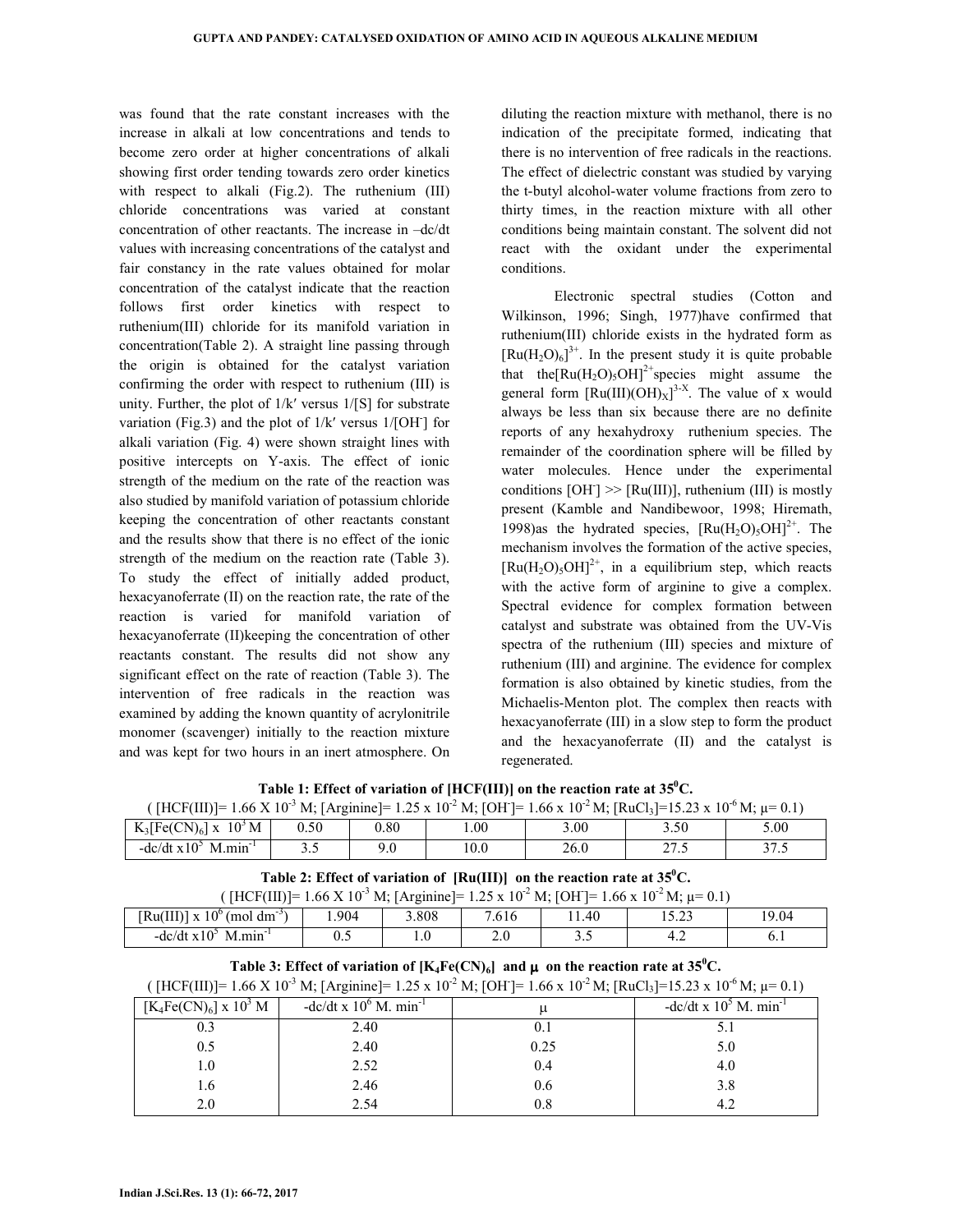

**Figure 1: Plot of -dc/dt vs [Arg]** 



**Figure 2: Plot of -dc/dt vs [OH- ]** 



**Figure 3: Plot of 1/-dc/dt vs 1/[S]**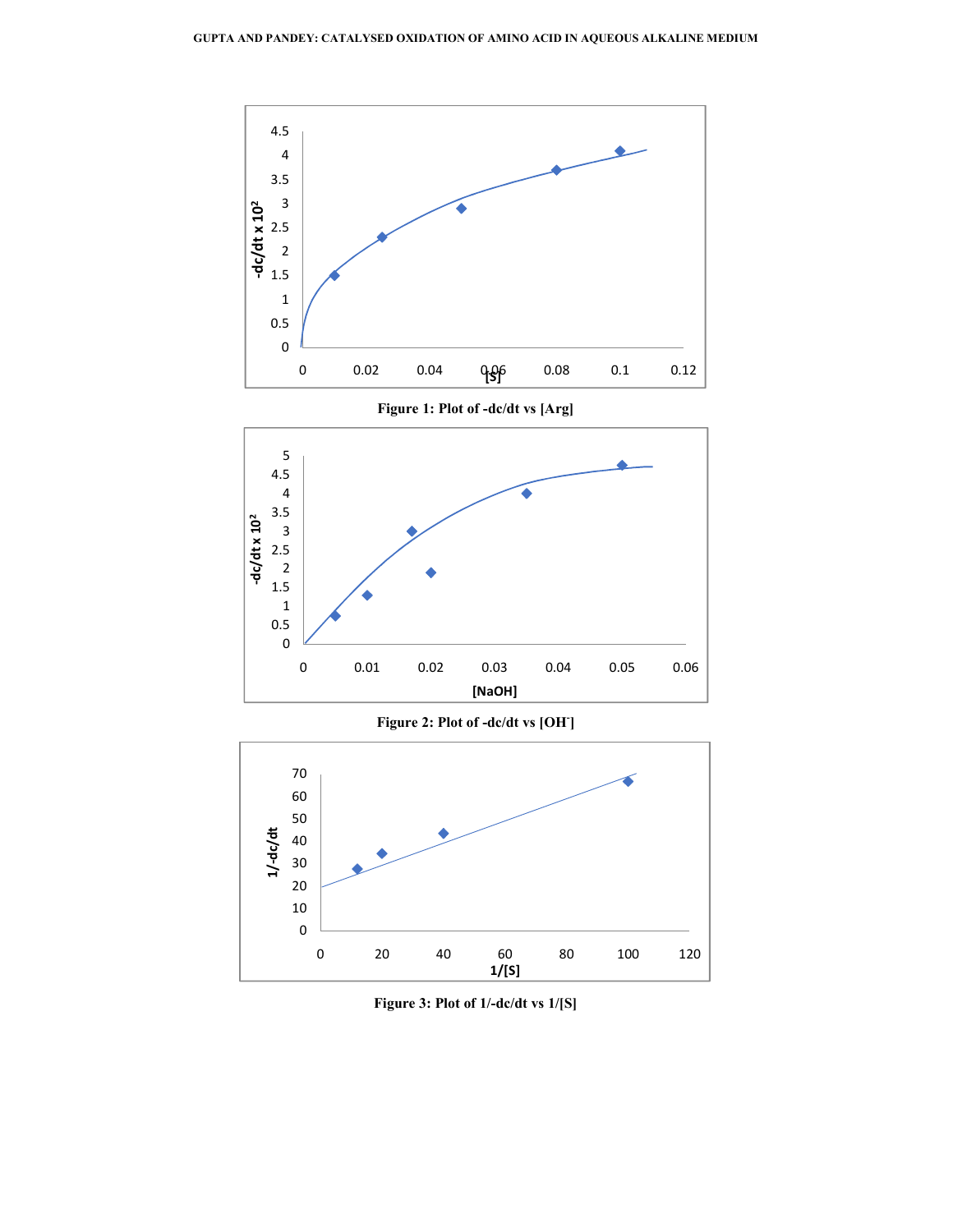

**Figure 4: Plot of 1/-dc/dt vs 1/NaOH**



**Figure 5: Effect of temperature on the reaction rate**

In alkaline medium, ruthenium (III) exists as,

$$
[Ru(H_2O)_6]^{3+} + OH \longrightarrow [Ru(H_2O)_5OH]^{2+} + H_2O
$$

Since the rate of the reaction increases with increase in [OH]. The active form of ruthenium(III) is considered to be  $[Ru(H_2O)_5OH]^{2+}$ . Considering these observations the following mechanism is proposed.

$$
[Ru(H_2O)_6]^{3+} + OH \xrightarrow{K_1} [Ru(H_2O)_5OH]^{2+} + H_2O........(I)
$$
\n
$$
R \xrightarrow{\text{CH} \longrightarrow \text{COO}} \text{R} \xrightarrow{\text{CH} \longrightarrow \text{COO}} \text{R} \xrightarrow{\text{CH} \longrightarrow \text{COO}} \text{R} \xrightarrow{\text{CH} \longrightarrow \text{COH}_2} \text{OH}_2
$$
\n
$$
+ [Ru(H_2O)_5OH]^{2+} \xrightarrow{\text{K}_2} \text{R} \xrightarrow{\text{CH} \longrightarrow \text{COO}} \text{C} \xrightarrow{\text{OH}_2} \text{OH}_2
$$
\n
$$
Complex
$$
\n
$$
+ Fe(CN)_6^{3-} \xrightarrow{\text{K}} R \xrightarrow{\text{C}} \text{C} \xrightarrow{\text{COOH}} + [Ru(III)(H_2O)_4(OH)(H)]^+ + Fe(CN)_6^{4+} + H_2O \dots ...(III)
$$
\n
$$
I \xrightarrow{\text{H} \longrightarrow} \text{R} \xrightarrow{\text{C}} \text{C} \xrightarrow{\text{H} \longrightarrow} \text{R} \xrightarrow{\text{CH} \longrightarrow} \text{R} \xrightarrow{\text{H} \longrightarrow} \text{R} \xrightarrow{\text{CH} \longrightarrow} \text{R} \xrightarrow{\text{CH} \longrightarrow} \text{R} \xrightarrow{\text{CH} \longrightarrow} \text{R} \xrightarrow{\text{CH} \longrightarrow} \text{R} \xrightarrow{\text{CH} \longrightarrow} \text{R} \xrightarrow{\text{CH} \longrightarrow} \text{R} \xrightarrow{\text{CH} \longrightarrow} \text{R} \xrightarrow{\text{CH} \longrightarrow} \text{R} \xrightarrow{\text{CH} \longrightarrow} \text{R} \xrightarrow{\text{CH} \longrightarrow} \text{R} \xrightarrow{\text{CH} \longrightarrow} \text{R} \xrightarrow{\text{CH} \longrightarrow} \text{R} \xrightarrow{\text{CH} \longrightarrow} \text{R} \xrightarrow{\text{CH} \longrightarrow} \text{R} \xrightarrow{\text{CH} \longrightarrow} \text{R} \xrightarrow{\text{CH} \longrightarrow} \text{R} \xrightarrow{\text{CH} \longrightarrow} \text{R} \xrightarrow{\text{CH} \longrightarrow} \text{R} \xrightarrow{\text{CH} \longrightarrow} \text{R} \xrightarrow{\text{CH} \longrightarrow} \text{R} \xrightarrow{\text{CH} \longrightarrow} \text{R} \xrightarrow{\text{CH} \longrightarrow}
$$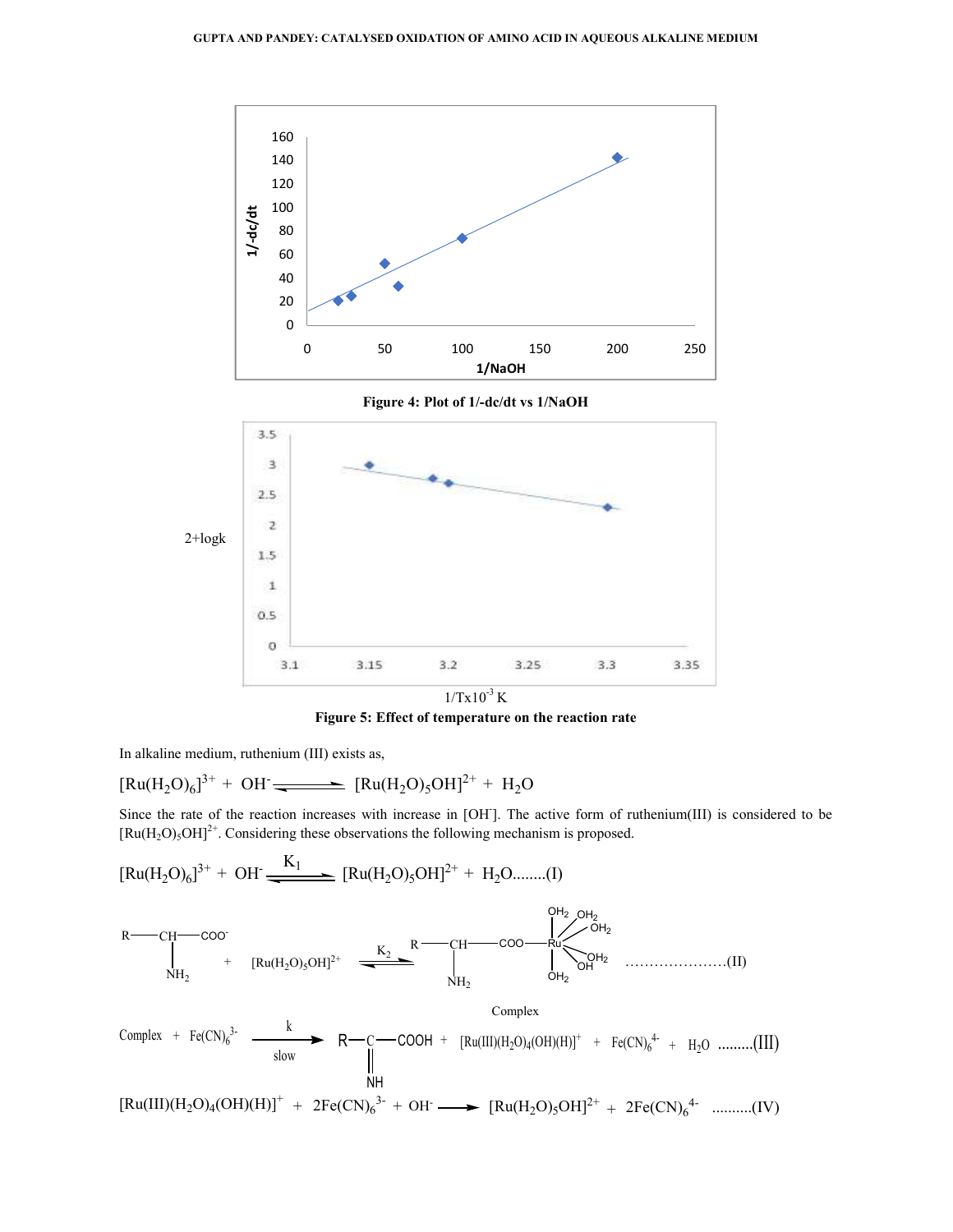

The final rate law may be given as,

Rate = 
$$
\frac{kK_1K_2[S][OH^-][Ru(III)][Fe(CN)_6]^{3-}}{1+K_1[OH^-]+K_1K_2[S][OH^-]}
$$

The equation shows that the rate of the reaction is first order kinetics at low concentrations of oxidant and substrate.

$$
k' = \frac{\text{rate}}{[Fe(CN)_{6}]^{3}}
$$
  

$$
\frac{1}{k'} = \frac{1}{kK_{1}K_{2}[S][OH'][Ru(III)]} + \frac{1}{kK_{2}[S][Ru(III)]} + \frac{1}{k[Ru(III)]}
$$

The graphs plotted for  $1/k$ 'vs  $1/[OH]$  and  $1/k'$ vs 1/[S] show straight lines with positive intercepts on Y- axis. These graphs support the proposed mechanism.

 Effect of temperature was studied at four different temperatures30°C, 35°C, 40°C, 45°C.The energy of activation for the rate determining step was obtained by plotting the graph between log k vs. 1/T. Further the energy of activation  $(\Delta E^*)$ , entropy of activation  $(ΔS<sup>*</sup>)$  and free energy of activation  $(ΔF<sup>*</sup>)$ were determined by plotting the Arrehenius graph between log k and 1/T at four different temperatures (30 $\degree$ C, 35 $\degree$ C, 40 $\degree$ C, 45 $\degree$ C). The value of energy of activation has been calculated from the slope of the Arrhenius plot i.e. Ea= 11.440 Kcal/ mol. The values of entropy of activation and free energy of activation has also been calculated with respect to slow step. The entropy of activation,  $\Delta S^{\#} = -54.1331$  Kcal/ mol and free energy of activation,  $\Delta F^{\#} = 16.68$  Kcal/ mol were obtained by Eyring equation.

# **CONCLUSION**

 The reaction between hexacyanoferrate (III) and arginine catalysed by ruthenium (III) chloride occurs with measurable rate in alkaline media. Kinetic studies have been used as a tool to know the mechanism of a reaction. Mechanistic aspects of the redox reaction have been documented, mechanisms proposed and the derived rate laws are consistent with the observed kinetics. The derived rate laws are in excellent agreement with the observed rate of the reaction, thus justifying these rate laws and hence the proposed mechanistic scheme.

#### **ACKNOWLEDGEMENT**

 Authors are grateful to U.G.C., India for providing financial assistance vide M.R.P.42-385/2013 (SR).

# **REFERENCES**

Byadagi K. S., Naik D. V., Savanur A. P., Nandibewoor S. T. and Chimatadar S. A., 2010. Ruthenium (III) mediated oxidation of